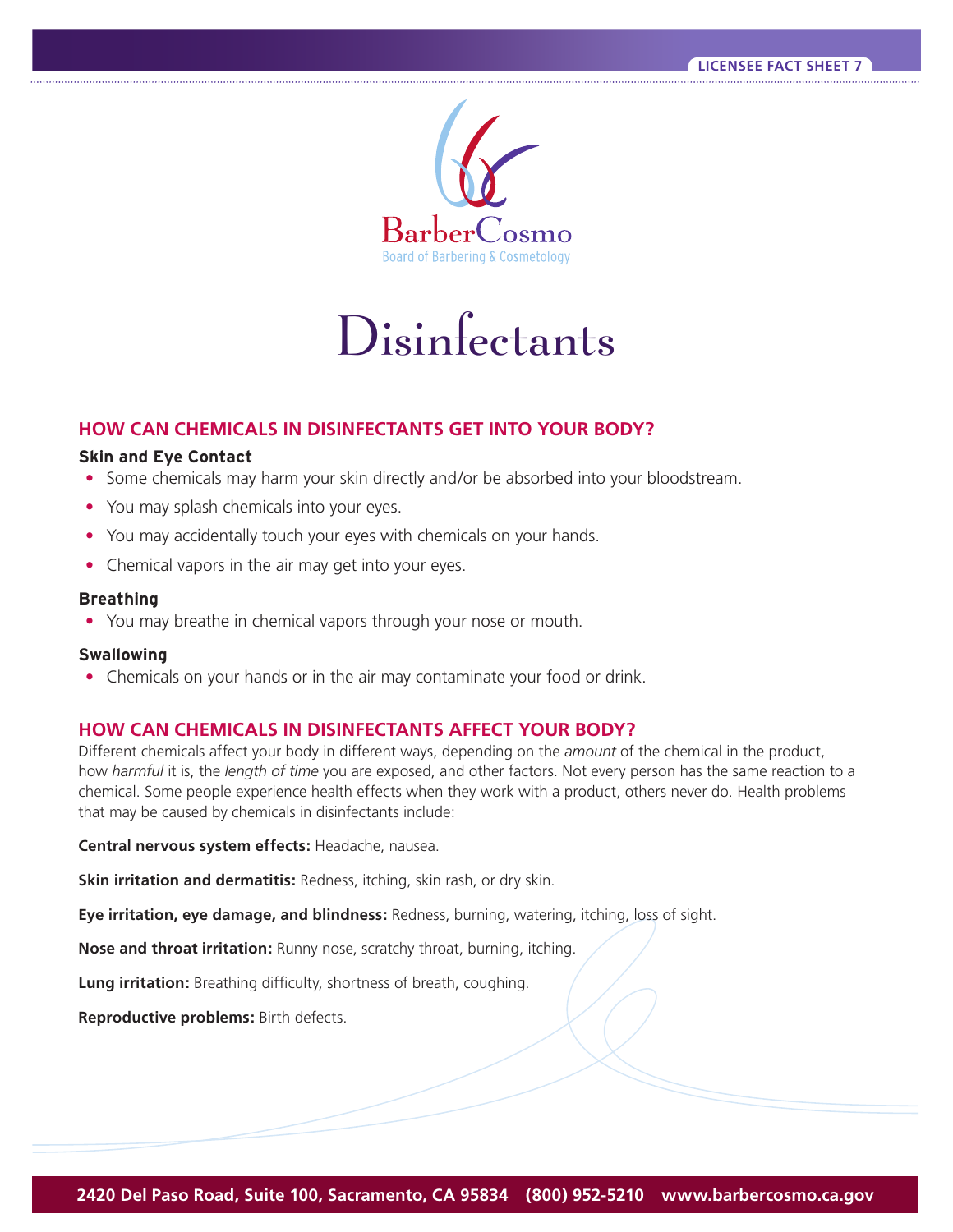



# What harmful chemicals are sometimes found in disinfectants? **WARNING! EXPOSURE TO THESE CHEMICALS MAY CAUSE: 2-butoxyethanol or ethylene Quaternary ammonium Glutaraldehyde:** Lung, eye, **glycol monobutyl ether: compounds or dimethyl nose and throat irritation**, Headaches, eye and nose **benzyl ammonium chloride:** asthma, dermatitis. irritation, reproductive Skin irritation, nose irritation, problems, birth defects. The asthma. **Bleach:** Eye irritation, skin **Phenol:** Respiratory irritation, irritation, breathing problems. headaches, burning eyes, skin burns, liver damage, muscle tremors and loss of

Not all disinfectants contain these chemicals, and some may contain harmful chemicals not listed above. Always check the product's Safety Data Sheet (SDS) for more information.

coordination.